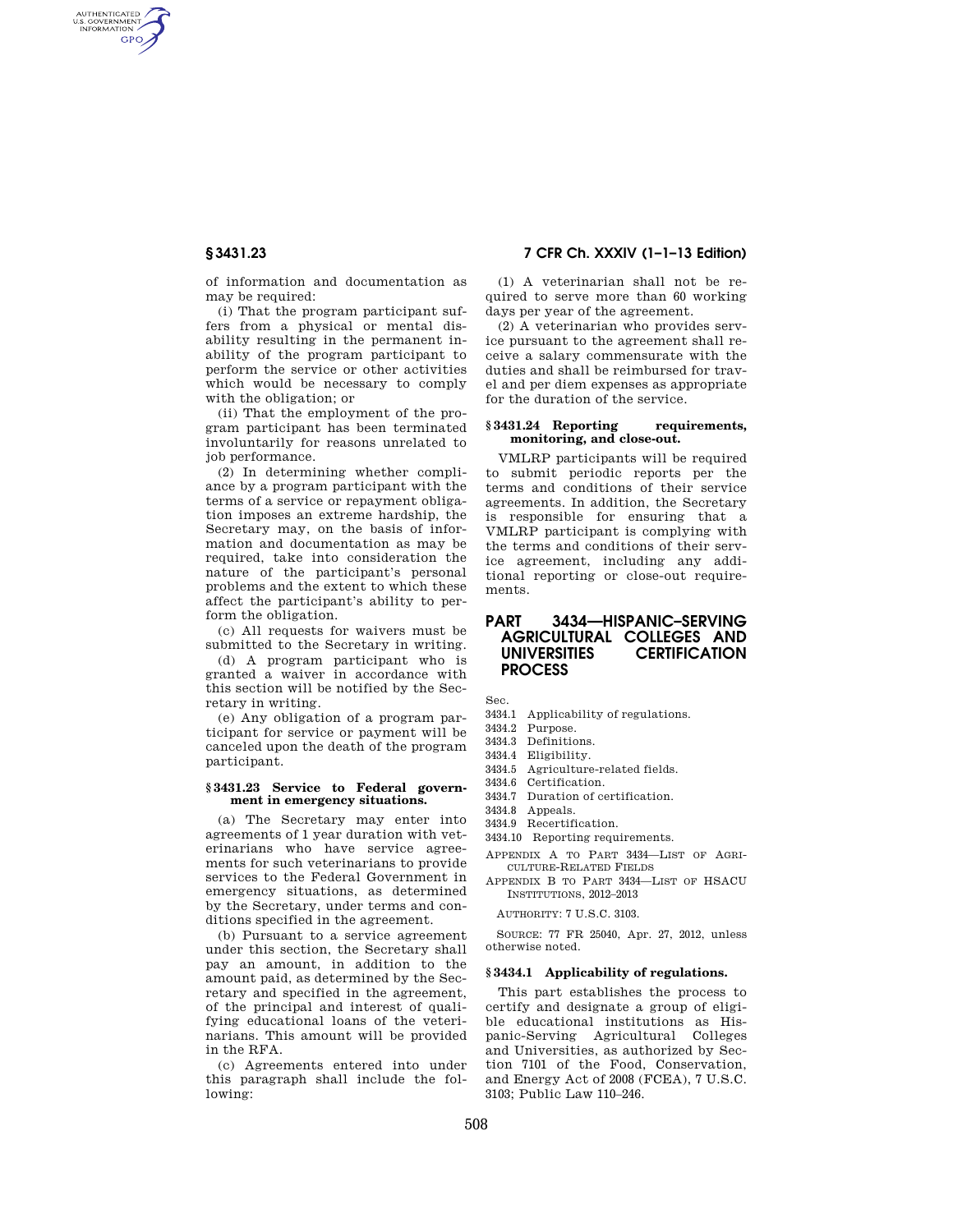# **Coop. State Research, Education, and Extension Ser., USDA § 3434.5**

# **§ 3434.2 Purpose.**

The Secretary will follow the processes and criteria established in this regulation to certify and designate qualifying colleges and universities as HSACUs. Institutions designated as HSACUs will be eligible for five new programs authorized by Congress in section 7129 of the FCEA as well as for other ongoing NIFA programs for which HSACUs are now eligible (*e.g.,*  integrated programs authorized by section 406 of the Agricultural Research, Extension, and Education Reform Act of 1998). The five new programs include the HSACU Endowment Fund (formulabased), HSACU Institutional Capacity Building Grants Program (competitive), HSACU Extension Grants Program (competitive), HSACU Applied and Fundamental Research Grants Program (competitive), and HSACU Equity Grants Program (formulabased). The administrative provisions, including reporting requirements, for the HSACU Endowment Fund will be established in a separate part (7 CFR part 3437). The administrative provisions and reporting requirements for the other four new HSACU programs will be established as subparts in 7 CFR part 3430.

# **§ 3434.3 Definitions.**

As used in this part:

*Agency* or NIFA means the National Institute of Food and Agriculture.

*Agriculture-related fields* means a group of instructional programs that are determined to be agriculture-related fields of study for HSACU eligibility purposes by a panel of National Program Leaders at the National Institute of Food and Agriculture.

*Department* means the United States Department of Agriculture.

*Hispanic-serving Institution* means an institution of higher education that:

(1) Is an eligible institution, as that term is defined at 20 U.S.C. 1101a; and

(2) Has an enrollment of undergraduate full-time equivalent students that is at least 25 percent Hispanic students, as reported to the U.S. Department of Education's Integrated Postsecondary Education Data System during the fall semester of the previous academic year.

*Secretary* means the Secretary of Agriculture and any other officer or employee of the Department to whom the authority involved has been delegated.

# **§ 3434.4 Eligibility.**

(a) *General.* To be eligible to receive designation as a HSACU, colleges and universities must:

(1) Qualify as Hispanic-serving Institutions; and

(2) Offer associate, bachelors, or other accredited degree programs in agriculture-related fields pursuant to §3434.5.

(b) *Non-eligibility.* The following colleges and universities are ineligible for HSACU certification:

(1) 1862 land-grant institutions, as defined in section 2 of the Agricultural Research, Extension, and Education Reform Act of 1998 (7 U.S.C. 7601);

(2) Institutions that appear in the Lists of Parties Excluded from Federal financial and nonfinancial assistance and benefits programs (Excluded Parties List System);

(3) Institutions that are not accredited by a nationally recognized accredited agency or association; and

(4) Institutions with Hispanic students receiving less than 15% of the degrees awarded in agriculture-related programs over the two most recent completed academic years.

## **§ 3434.5 Agriculture-related fields.**

(a) The Secretary shall use the Classification of Instructional Programs (CIP) coding system developed by the U.S. Department of Education's National Center for Education Statistics as the source of information for all existing instructional programs. This source is located at *http://nces.ed.gov/ ipeds/cipcode.* 

(b) A complete list of instructional programs deemed to be agriculture-related fields by the Secretary is provided in appendix A to this part. This list will include the full six-digit CIP code and program title (or major) for each agriculture-related instructional program.

(c) The list of agriculture-related fields will be updated every five years starting in 2015. However, the Secretary reserves the right to make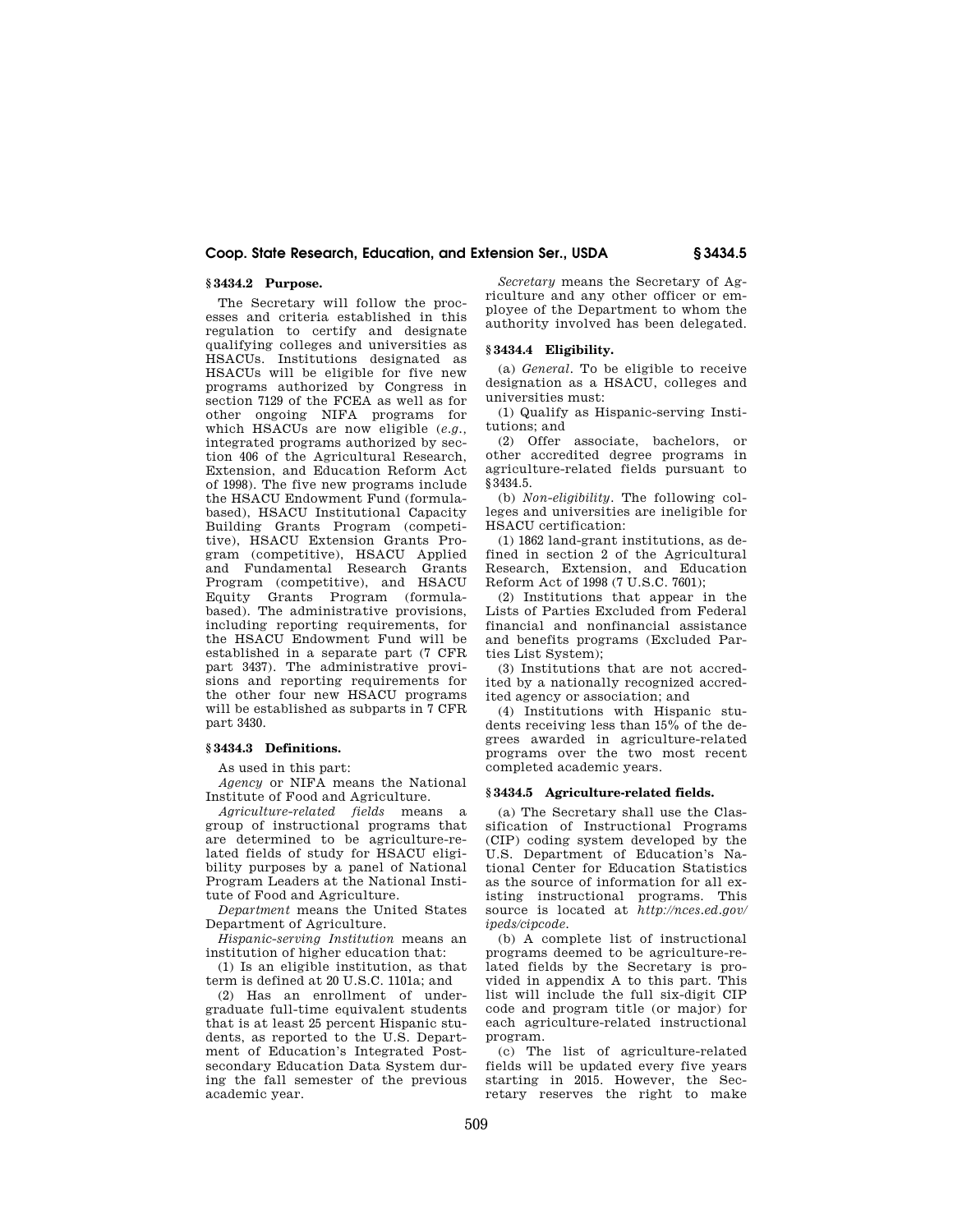changes at any time, if deemed appropriate and necessary.

(d) Any changes made in the CIP coding system by the U.S. Department of Education may result in a review or reevaluation of the list of agriculture-related fields by the Secretary.

## **§ 3434.6 Certification.**

(a) Except as provided in paragraph (c) of this section, institutions that meet the eligibility criteria set forth in §3434.4 and offer agriculture-related programs in accordance to the criteria set forth in §3434.5 (see list in appendix A to this part) shall be granted HSACU certification by the Secretary.

(b) A complete list of institutions with HSACU certification shall be provided in appendix B to this part and posted on the NIFA Web site at *http:// www.nifa.usda.gov.* 

(c) Institutions with Hispanic students receiving less than 15% of degrees awarded in agriculture-related programs during the two most recent completed academic years shall not be granted HSACU certification by the Secretary.

(d) The list of HSACU institutions will be updated annually. However, the Secretary reserves the right to make changes at any time, when deemed appropriate and necessary.

# **§ 3434.7 Duration of certification.**

(a) Except as provided in paragraphs (b) and (c) of this section, HSACU certification granted to an institution by the Secretary under this part shall remain valid for a period of one year.

(b) Failure to maintain eligibility status at any time during the HSACU certification period shall result in an immediate revocation of HSACU certification.

(c) Failure to remain in compliance with reporting requirements or adherence to any administrative or national policy requirements listed in award terms and conditions for any of the HSACU programs may result in a suspension or an immediate revocation of HSACU certification.

# **§ 3434.8 Appeals.**

(a) An institution not listed as a HSACU in appendix B to this part may submit an appeal to address denial of a

**§ 3434.6 7 CFR Ch. XXXIV (1–1–13 Edition)** 

certification made pursuant to this part. Such appeals must be in writing and received by the HSACU Appeals Officer, Policy and Oversight Division, National Institute of Food and Agriculture, U.S. Department of Agriculture, 800 9th Street SW., Washington, DC 20024 within 30 days following an announcement of institutions designated for certification. The Appeals Officer will consider the record of the decision in question, any further written submissions by the institution, and other available information and shall provide the appellant a written decision as promptly as circumstances permit. Such appeals constitute an administrative review of the decision appealed from and are not conducted as an adjudicative proceeding.

(b) Appeals involving an agriculturerelated field of study must include the CIP code and program title of the field of study (or major).

(c) Appeals from non-HSI schools will not be considered.

(d) The NIFA Assistant Director of the Institute of Youth, Family, and Community shall serve as the Appeals Officer.

(e) In considering such appeals or administrative reviews, the Appeals Officer shall take into account alleged errors in professional judgment or alleged prejudicial procedural errors by NIFA officials. The Appeals Officer's decision may:

(1) Reverse the appealed decision;

(2) Affirm the appealed decision;

(3) Where appropriate, withhold a decision until additional materials are provided. The Appeals Officer may base his/her decision in whole or part on matters or factors not discussed in the decision appealed from.

(f) If the NIFA decision on the appeal is adverse to the appellant or if an appellant's request for review is rejected, the appellant then has the option of submitting a request to the NIFA Deputy Director for Food and Community Resources for further review.

(g) The request for further review must be submitted to Policy and Oversight Division, National Institute of Food and Agriculture, U.S. Department of Agriculture, 800 9th Street SW., Washington, DC 20024 within 30 days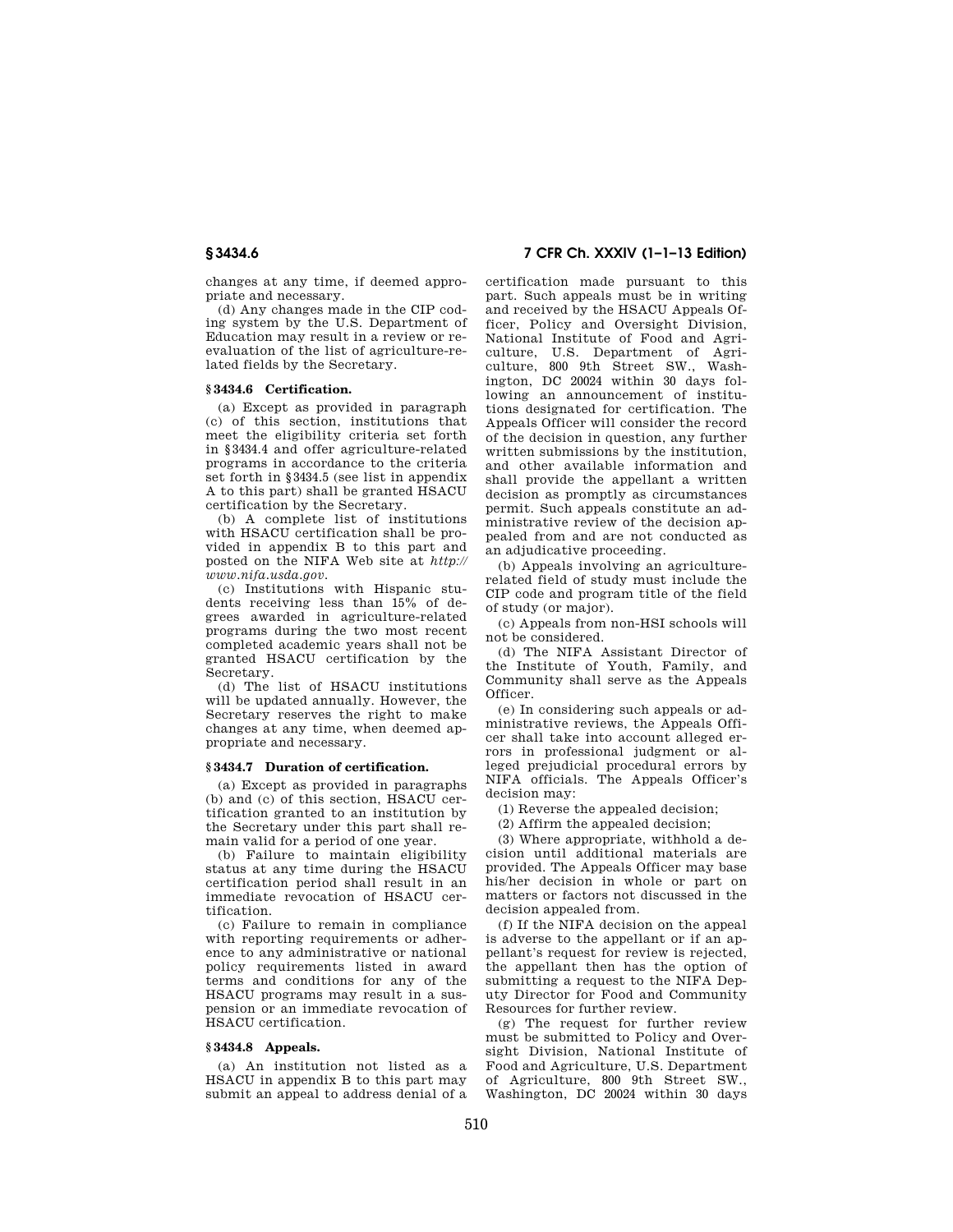# **Coop. State Research, Education, and Extension Ser., USDA Part. 3434, App. A**

following the Appeals Officer's decision.

(h) No institution shall be considered to have exhausted its administrative remedies with respect to the certification or decision described in this part until the NIFA Deputy Director for Food and Community Resources has issued a final administrative decision pursuant to this section. The decision of the NIFA Deputy Director for Food and Community Resources is considered final.

(i) Appellants shall be notified in writing of any decision made by NIFA in regards to the appeal.

## **§ 3434.9 Recertification.**

(a) The recertification process for a HSACU remains the same as the process outlined in §3434.6.

(b) There is no limit to the number of times an institution may be recertified as a HSACU.

(c) In the event an institution is not granted recertification due to noncompliance with reporting requirements for a HSACU program, the institution shall be notified in writing and given a period of 90 days from the date of notification to be in compliance.

## **§ 3434.10 Reporting requirements.**

(a) The certification process does not involve any reporting requirements.<br>(b) Reporting requirements for

(b) Reporting requirements HSACU programs (*e.g.,* HSACU Endowment Fund) shall be established in separate parts.

# APPENDIX A TO PART 3434—LIST OF AGRICULTURE-RELATED FIELDS

The instructional programs listed in this appendix are observed to be agriculture-related fields for HSACU eligibility purposes. Programs are listed in numerical order by their six-digit CIP code followed by the full title of the instructional program, as listed by the U.S. Department of Education.

- 01.0000, Agriculture, General
- 01.0101, Agricultural Business and Management, General
- 01.0102, Agribusiness/Agricultural Business Operations
- 01.0103, Agricultural Economics
- 01.0104, Farm/Farm and Ranch Management 01.0105, Agricultural/Farm Supplies Retailing
- and Wholesaling 01.0106, Agricultural Business Technology
- 
- 01.0199, Agricultural Business and Management, Other
- 01.0201, Agricultural Mechanization, General 01.0204, Agricultural Power Machinery Operation
- 01.0205, Agricultural Mechanics and Equipment/Machine Technology
- 01.0299, Agricultural Mechanization, Other
- 01.0301, Agricultural Production Operations, General
- 01.0302, Animal/Livestock Husbandry and Production
- 01.0303, Aquaculture
- 01.0304, Crop Production
- 01.0306, Dairy Husbandry and Production
- 01.0307, Horse Husbandry/Equine Science and Management
- 01.0308, Agroecology and Sustainable Agriculture
- 01.0309, Viticulture and Enology
- 01.0399, Agricultural Production Operations, Other
- 01.0401, Agricultural and Food Products Processing
- 01.0504, Dog/Pet/Animal Grooming
- 01.0505, Animal Training
- 01.0507, Equestrian/Equine Studies
- 01.0508, Taxidermy/Taxidermist
- 01.0599, Agricultural and Domestic Animal Services, Other
- 01.0601, Applied Horticulture/Horticultural Operations, General
- 01.0603, Ornamental Horticulture
- 01.0604, Greenhouse Operations and Management
- 01.0605, Landscaping and Groundskeeping
- 01.0606, Plant Nursery Operations and Management
- 01.0607, Turf and Turfgrass Management
- 01.0608, Floriculture/Floristry Operations and
- Management 01.0699, Applied Horticulture/Horticultural Business Services, Other
- 01.0701, International Agriculture
- 01.0801, Agricultural and Extension Education Services
- 01.0802, Agricultural Communication/Jour-
- nalism
- 01.0899, Agricultural Public Services, Other 01.0901, Animal Sciences, General
- 01.0902, Agricultural Animal Breeding
- 01.0903, Animal Health
- 
- 01.0904, Animal Nutrition 01.0905, Dairy Science
- 
- 01.0906, Livestock Management 01.0907, Poultry Science
- 
- 01.0999, Animal Sciences, Other
- 01.1001, Food Science
- 01.1002, Food Technology and Processing
- 01.1099, Food Science and Technology, Other 01.1101, Plant Sciences, General
- 01.1102, Agronomy and Crop Science
- 01.1103, Horticultural Science
- 01.1104, Agricultural and Horticultural Plant
- Breeding 01.1105, Plant Protection and Integrated Pest Management
- 01.1106, Range Science and Management
- 01.1199, Plant Sciences, Other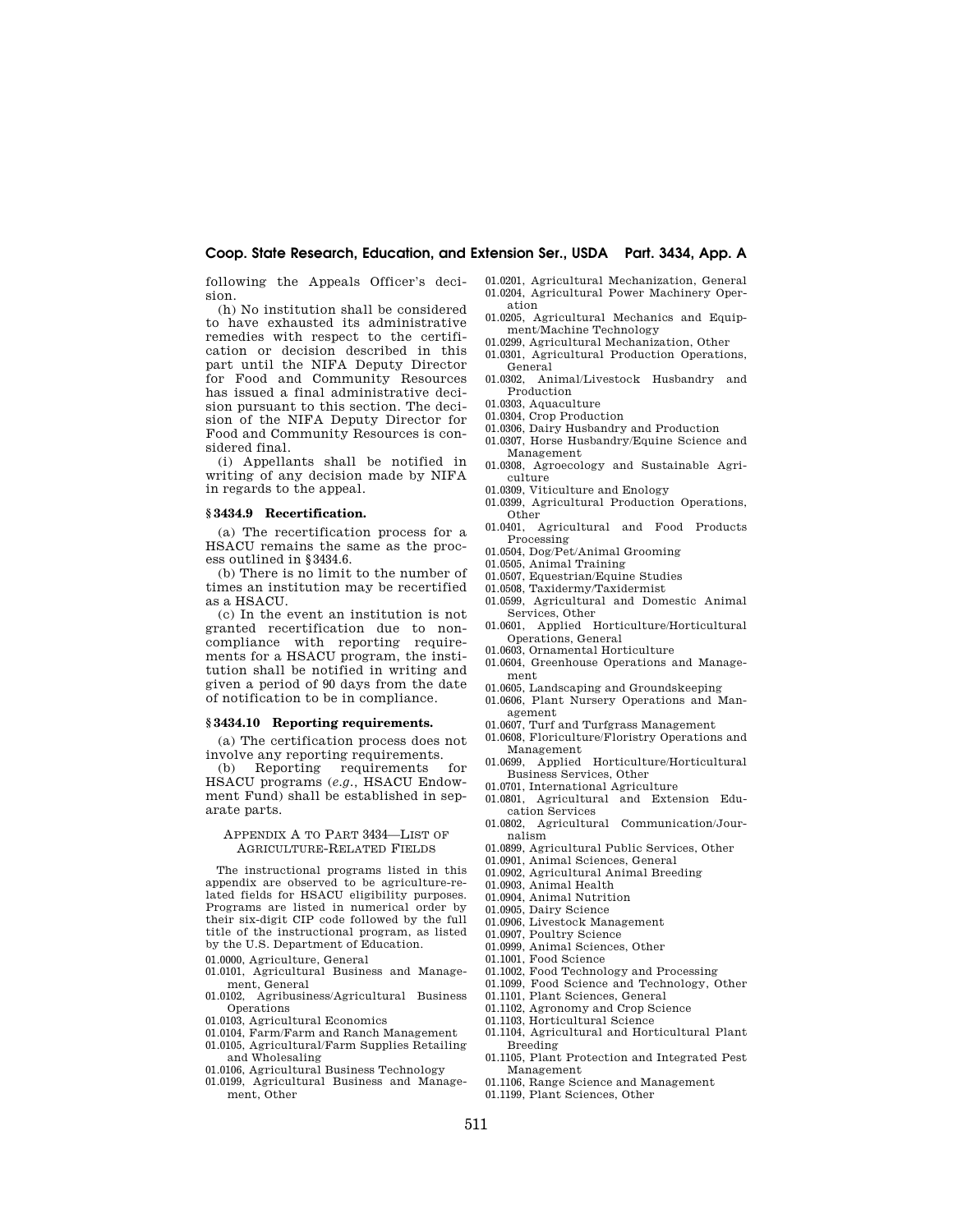- 01.1201, Soil Science and Agronomy, General
- 01.1202, Soil Chemistry and Physics 01.1203, Soil Microbiology
- 
- 01.1299, Soil Sciences, Other
- 01.9999, Agriculture, Agriculture Operations, and Related Sciences, Other 03.0101, Natural Resources/Conservation,
- General
- 03.0103, Environmental Studies
- 03.0104, Environmental Science
- 03.0199, Natural Resources Conservation and Research, Other
- 03.0201, Natural Resources Management and Policy
- 03.0204, Natural Resources Economics
- 03.0205, Water, Wetlands, and Marine Resources Management
- 03.0206, Land Use Planning and Management/ Development
- 03.0207, Natural Resources Recreation and Tourism
- 03.0208, Natural Resources Law Enforcement and Protective Services
- 03.0299, Natural Resources Management and Policy, Other
- 03.0301, Fishing and Fisheries Sciences and Management
- 03.0501, Forestry, General
- 03.0502, Forest Sciences and Biology
- 03.0506, Forest Management/Forest Resources Management
- 03.0508, Urban Forestry
- 03.0509, Wood Science and Wood Products/ Pulp and Paper Technology
- 03.0510, Forest Resources Production and Management
- 03.0511, Forest Technology/Technician
- 03.0599, Forestry, Other
- 03.0601, Wildlife and Wildlands Science and Management
- 03.9999, Natural Resources and Conservation, Other
- 13.1301, Agricultural Teacher Education
- 14.0301, Agricultural/Biological Engineering and Bioengineering
- 19.0501, Foods, Nutrition, and Wellness Studies, General
- 19.0504, Human Nutrition
- 19.0505, Foodservice Systems Administration/ Management
- 19.0599, Foods, Nutrition, and Related Services, Other
- 30.1901, Nutrition Sciences
- 30.3301, Sustainability Studies
- 51.0808, Veterinary/Animal Health Technology/Technician and Veterinary Assistant

# APPENDIX B TO PART 3434—LIST OF HSACU INSTITUTIONS, 2012–2013

The institutions listed in this appendix are granted HSACU certification by the Secretary and are eligible for HSACU programs for the period starting October 1, 2012, and ending September 30, 2013. Institutions are listed alphabetically under the state of the

# **Pt. 3434, App. B 7 CFR Ch. XXXIV (1–1–13 Edition)**

school's location, with the campus indicated where applicable.

## ARIZONA (3)

Central Arizona College Phoenix College Pima Community College

#### CALIFORNIA (26)

Allan Hancock College

Bakersfield College

- California State Polytechnic University-Pomona
- California State University-Bakersfield California State University-Fresno California State University-Fullerton
- California State University-Long Beach
- California State University-Monterey Bay California State University-San Bernardino College of the Sequoias

Fullerton College

Golden West College

- Hartnell College
- 
- Imperial Valley College
- MiraCosta College Modesto Junior College
- Monterey Peninsula College
- Mt. San Antonio College
- Porterville College
- Reedley College
- San Diego Mesa College
- San Joaquin Delta College
- 
- Santa Ana College
- Southwestern College West Hills College Coalinga
- Whittier College

## COLORADO (1)

Trinidad State Junior College

### FLORIDA (4)

Florida International University Miami Dade College Nova Southeastern University Saint Thomas University

### ILLINOIS (2)

City Colleges of Chicago-Harold Washington College

Triton College

## NEW MEXICO (8)

Central New Mexico Community College Eastern New Mexico University-Main Campus

New Mexico Highlands University

New Mexico Institute of Mining and Technology

Northern New Mexico College

Santa Fe Community College

- University of New Mexico-Main Campus
- Western New Mexico University

# NEW YORK (4)

CUNY Bronx Community College